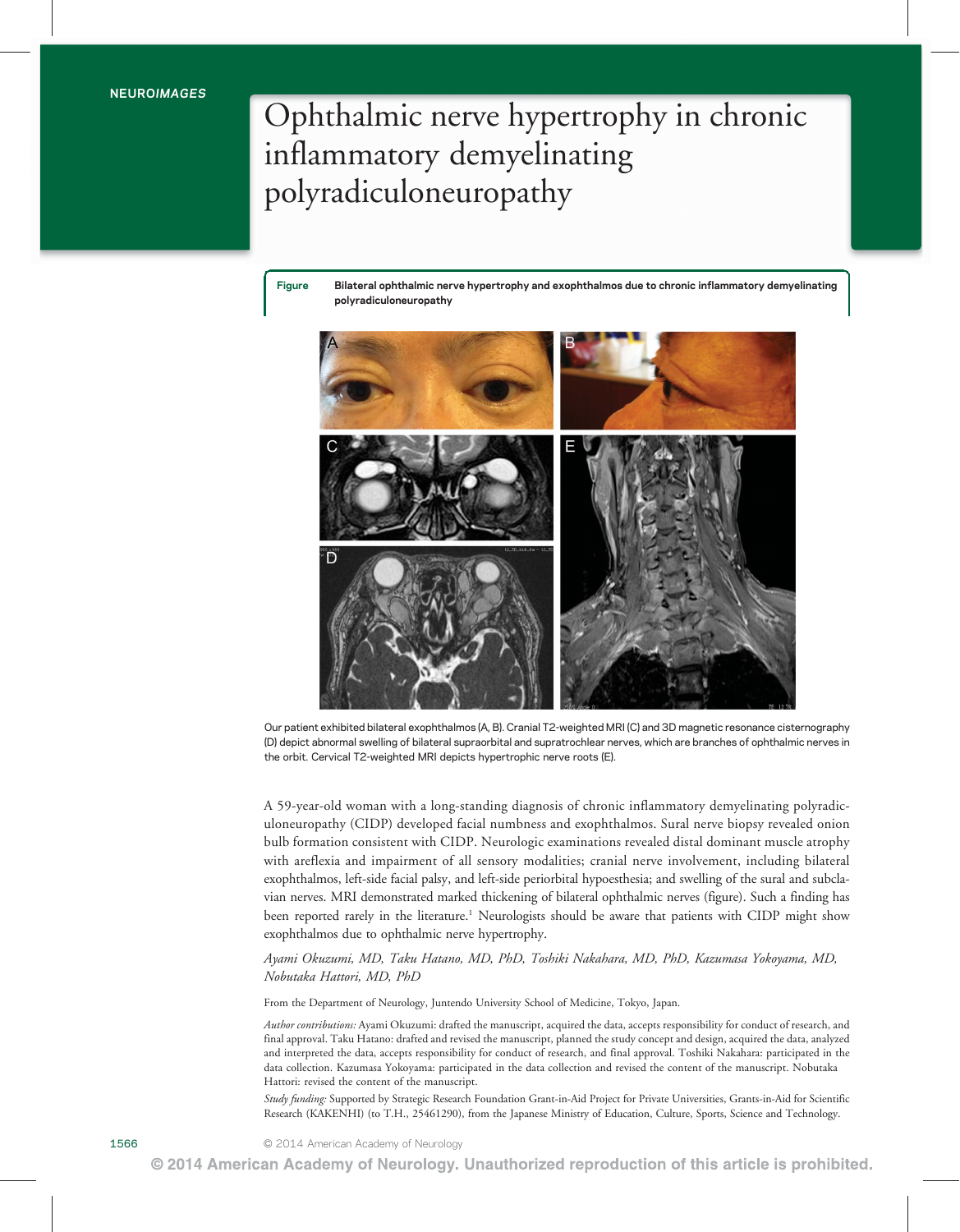Disclosure: A. Okuzumi and T. Nakahara report no disclosures. T. Hatano received research support from Strategic Research Foundation Grant-in-Aid Project for Private Universities, Grants-in-Aid for Scientific Research (KAKENHI 25461290 PI). K. Yokoyama received honoraria for oral speaker from Bayer Healthcare Global advisory board. He served as advisory board member of MS Frontier, medical review company, Tokyo, Japan. N. Hattori served on the editorial boards of Movement Disorders, the Journal of Neurology, Neurosurgery & Psychiatry, and the Journal of Neural Transmission. Go to [Neurology.org](http://neurology.org/) for full disclosures. Correspondence to Dr. Hatano: [thatano@juntendo.ac.jp](mailto:thatano@juntendo.ac.jp)

1. Alwan AA, Mejico LJ. Ophthalmoplegia, proptosis, and lid retraction caused by cranial nerve hypertrophy in chronic inflammatory demyelinating polyradiculoneuropathy. J Neuroophthalmol 2007;27:99–103.